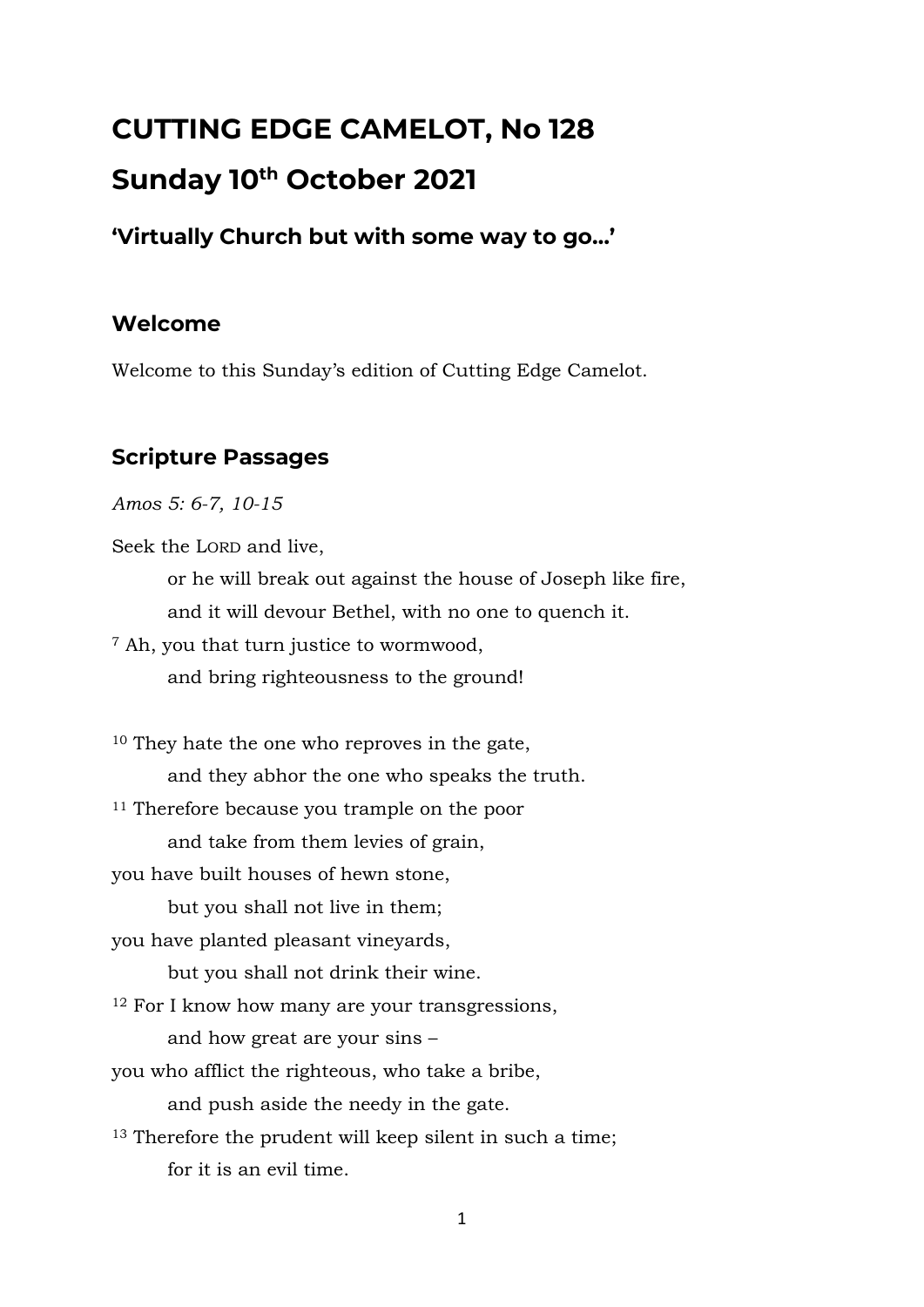<sup>14</sup> Seek good and not evil,

that you may live;

and so the LORD, the God of hosts, will be with you,

just as you have said.

<sup>15</sup> Hate evil and love good,

and establish justice in the gate;

it may be that the LORD, the God of hosts,

will be gracious to the remnant of Joseph.

#### *Mark 10: 17-31*

As he was setting out on a journey, a man ran up and knelt before him, and asked him, "Good Teacher, what must I do to inherit eternal life?"

<sup>18</sup> Jesus said to him, "Why do you call me good? No one is good but God alone. <sup>19</sup> You know the commandments: 'You shall not murder; You shall not commit adultery; You shall not steal; You shall not bear false witness; You shall not defraud; Honour your father and mother."

<sup>20</sup> He said to him, "Teacher, I have kept all these since my youth."

<sup>21</sup> Jesus, looking at him, loved him and said, "You lack one thing; go, sell what you own, and give the money to the poor, and you will have treasure in heaven; then come, follow me."

<sup>22</sup> When he heard this, he was shocked and went away grieving, for he had many possessions.

<sup>23</sup> Then Jesus looked around and said to his disciples, "How hard it will be for those who have wealth to enter the kingdom of God!"

<sup>24</sup> And the disciples were perplexed at these words. But Jesus said to them again, "Children, how hard it is to enter the kingdom of God! <sup>25</sup> It is easier for a camel to go through the eye of a needle than for someone who is rich to enter the kingdom of God."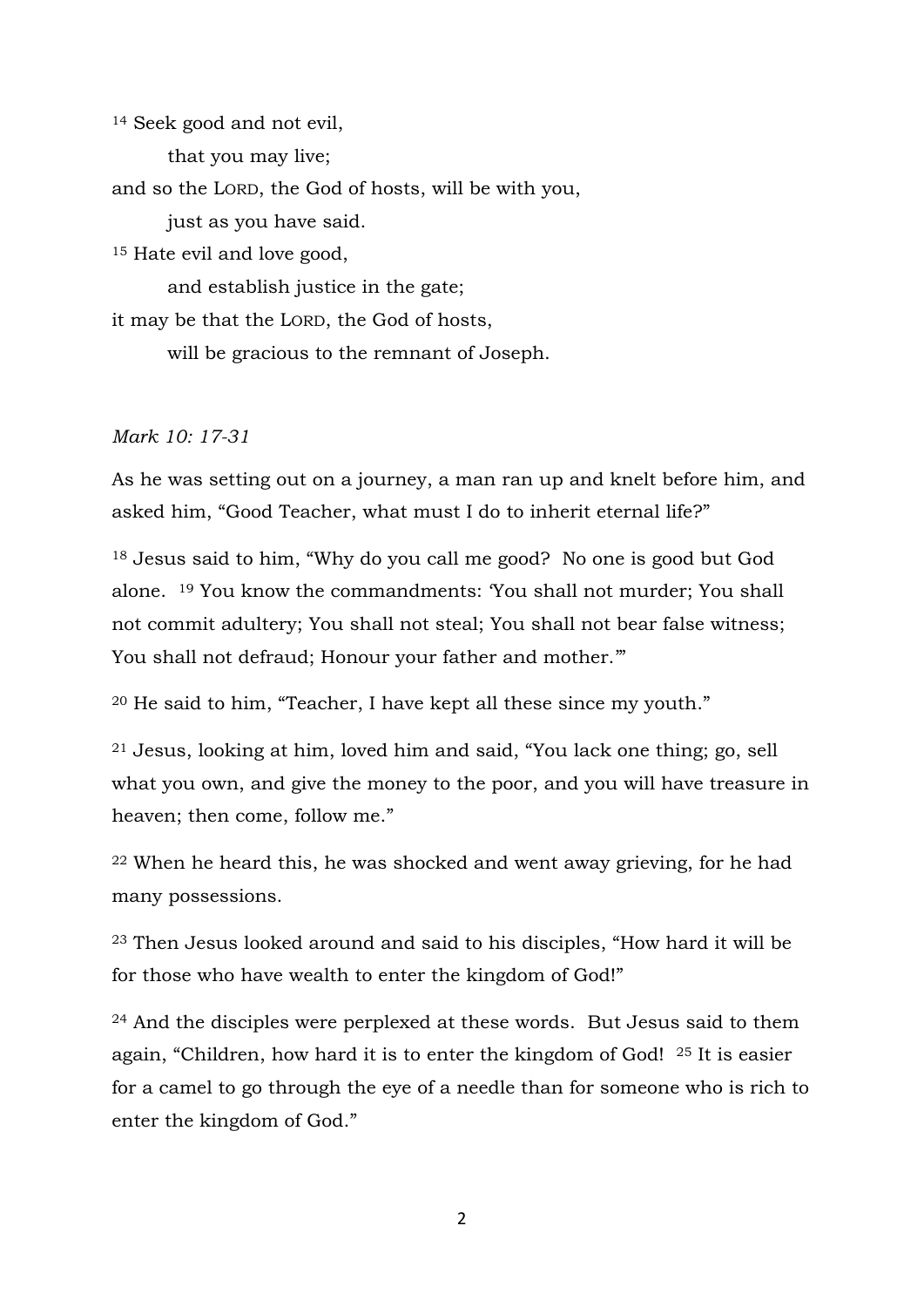<sup>26</sup> They were greatly astounded and said to one another, "Then who can be saved?"

<sup>27</sup> Jesus looked at them and said, "For mortals it is impossible, but not for God; for God all things are possible."

<sup>28</sup> Peter began to say to him, "Look, we have left everything and followed you."

<sup>29</sup> Jesus said, "Truly I tell you, there is no one who has left house or brothers or sisters or mother or father or children or fields, for my sake and for the sake of the good news, <sup>30</sup> who will not receive a hundredfold now in this age - houses, brothers and sisters, mothers and children, and fields with persecutions - and in the age to come eternal life. <sup>31</sup> But many who are first will be last, and the last will be first."

#### **Reflection**

Sometimes warnings about character traits or forms of behaviour seem to 'wash off' us because we believe that these apply to other people but not ourselves. In other words, we do not recognise ourselves in the picture that is being painted.

In our gospel passage a rich young man approaches Jesus. He is clearly a person of moral seriousness who knows the commandments of the Old Testament well and has sought to apply them. No doubt he would also have been familiar with our first reading from the prophet Amos and with other similar passages in the Old Testament.

Amos warns us about the dangers of wealth. He connects wealth, injustice and oppression. The worshippers whom Amos addressed were certainly very punctilious in their religious observances. They came to the right festivals and sang the right songs but when they went away again their lives were essentially the same as they had been before.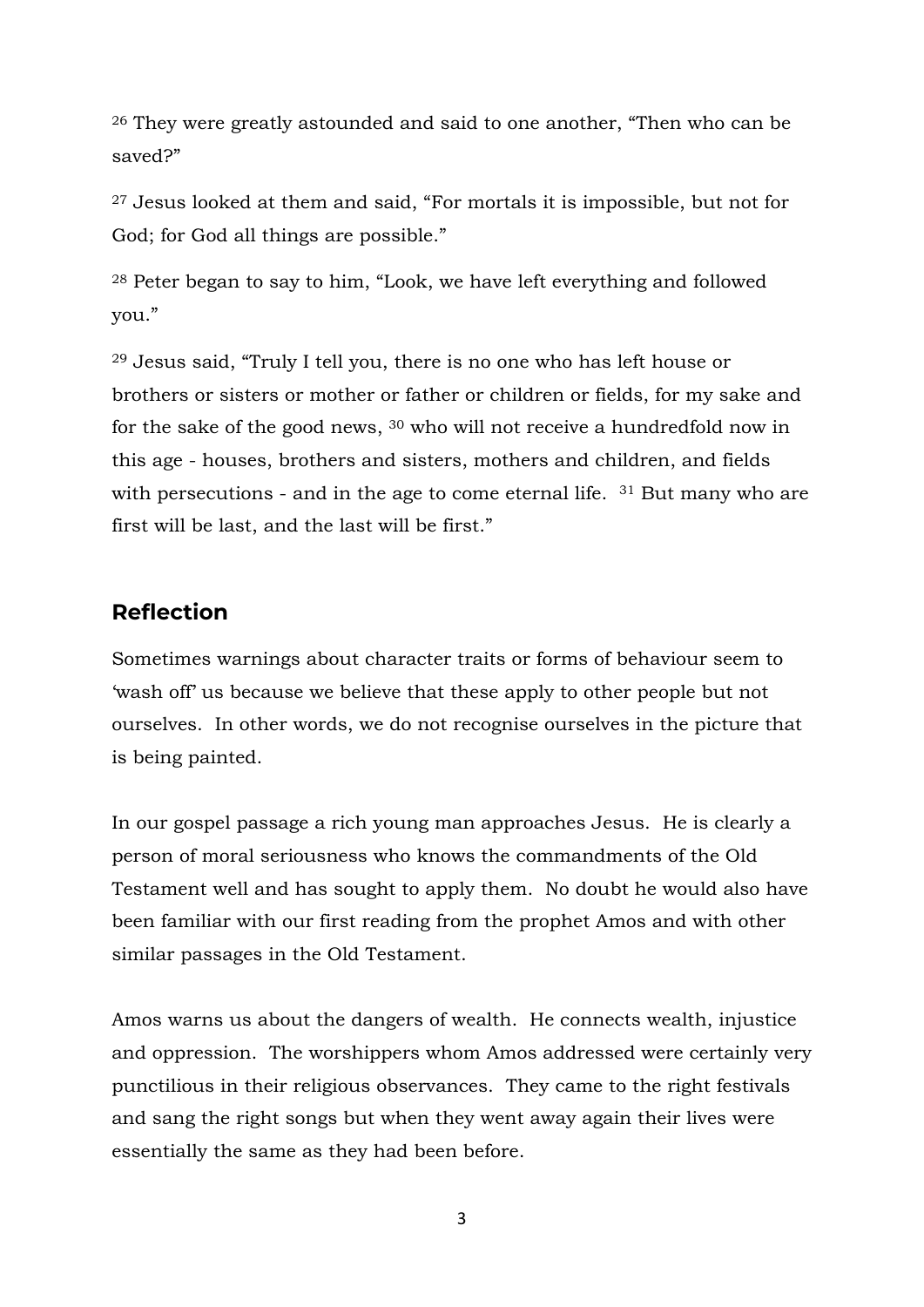So they refuse to listen to the person who speaks to them about their lack of justice and indeed respond to that person with hatred, *They hate the one who reproves in the gate, and they abhor the one who speaks the truth.*

And the wealth which they enjoyed was based on the suffering of others. They took levies of grain from the poor which they did not need in order to live in their own fine houses and to plant beautiful vineyards. This unjust and oppressive behaviour Amos describes in frank and outspoken terms as trampling on the poor.

This lack of concern for justice spilled over into influencing the decisions of the law courts. So bribes were offered and the needy were pushed aside '*in the gate*'. In the cities of the time the gates and gatehouse provided a shady place where the elders of the city could decide the cases of those who came to them for justice. So this phrase means that the justice was decided not on the basis of right and wrong but on the basis of who could pay the most for it.

It is a grim portrayal of a lifestyle where the poor and weak can be mistreated without the restraining force of legal sanctions. It is a lifestyle in which the value of money has greater force and power than moral values.

These are strong words but I wonder whether the rich young man would have recognised himself in Amos' portrayal? Maybe not.

For he was indeed a person of uprightness and moral integrity, at least according to his own estimation. When reminded by Jesus of the Commandments he had no difficulty in responding, *'Teacher, I have kept all these since my youth.'* Not many of us could say the same. And no doubt the disciples who witnessed his encounter with Jesus were impressed by this.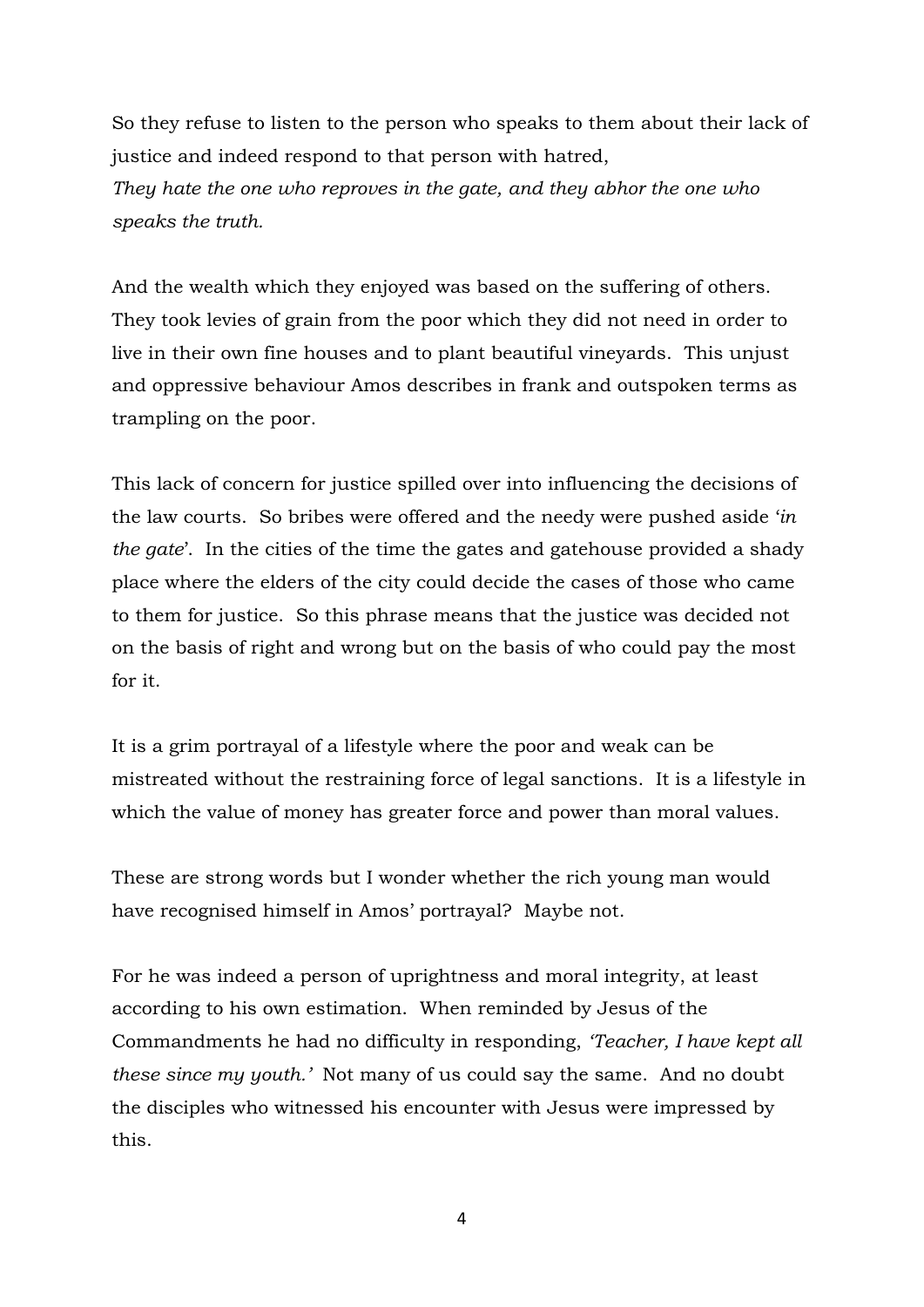However the rich young man recognises that there is something missing from his life, eternal life or a living relationship with God. As he is someone of moral integrity and also of social standing and influence it is perhaps not unnatural that he thinks he is able to do something specific about this lack in his life. And so his question to Jesus is simple and direct, *"Good Teacher, what must I do to inherit eternal life?"*

Very probably at this stage the young man would never have guessed that his wealth might have something to do with the answer to this question.

After all, his life had, in his estimation been irreproachable. He had kept the Ten Commandments ever since he was a boy. And he might have thought that other people should hear Amos' prophetic rebuke of the wealthy who oppressed the poor and denied them justice but surely not him. He no doubt had always tried to use his wealth wisely and to treat everyone else with kindness and respect.

And we might give a similar answer if we were challenged on this. However, we can only really know where we stand when we need to make a painful and difficult decision. For there are times when we have to choose between doing what we know is the right thing and what is of most immediate financial advantage.

For instance, we might be renting out a property and have a tenant whom we know is struggling in their personal circumstances. Maybe he or she has a young family or is widowed and without any external means of support. We know that we would be perfectly entitled legally to ask for an increased rent. But although this is legal should we do this morally? We might be tempted to say something in those circumstances like 'Well, I know that I should not really ask so and so for anything more. They have been very loyal after all. But I am entitled to this. And I do have my own needs to think about. Yes, I do this with a heavy heart and I know it goes against the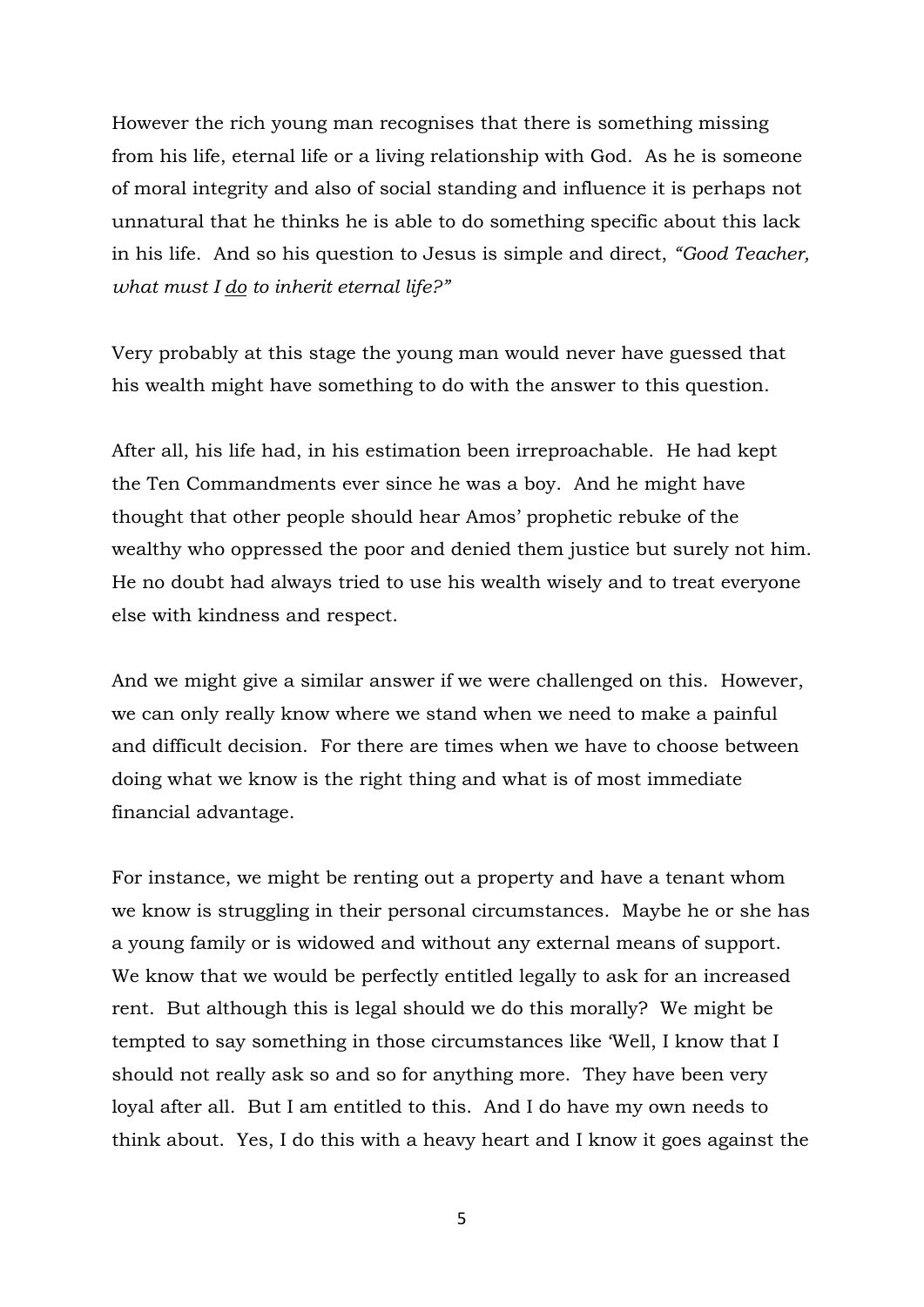grain but on this occasion I feel that I have just no option…' Except we do have an option and a different choice that we could make.

The rich young man may or may not have had occasions in his life when he made such choices. But certainly when Jesus looked at him he knew what was holding him back from following Him.

Jesus looks at him with love. There are other occasions such as when Jesus has to make a decision about the woman caught in adultery when it seems that Jesus consciously pauses the action. Why does He do this? One explanation might be that, on such occasions, He is asking His Father for some word of wisdom or knowledge which will strike right to the heart of what seems a complex problem and bring resolution and clarity.

So when Jesus looks at the rich young man He sees into his heart and discovers exactly what is holding him back. His words which follow are very specific and challenging, *"You lack one thing; go, sell what you own, and give the money to the poor, and you will have treasure in heaven; then come, follow me."*

It is his wealth which is more important to him than God. Yes, maybe as a general rule he is generous but in a crisis what would he choose? The claims of money or of justice? Where does his heart lie? The power of wealth over his life needs to be broken so that true discipleship can take the central place in his life.

The rich young man was held back by the power and claims of wealth. That may be our issue as well. But there are other issues which may hold us back from wholehearted discipleship.

What, for instance, about a concern with our own reputation? That seemed to be the central issue for Nicodemus, a respectable member of the Sanhedrin, the ruling religious body of the day. First of all, he visits Jesus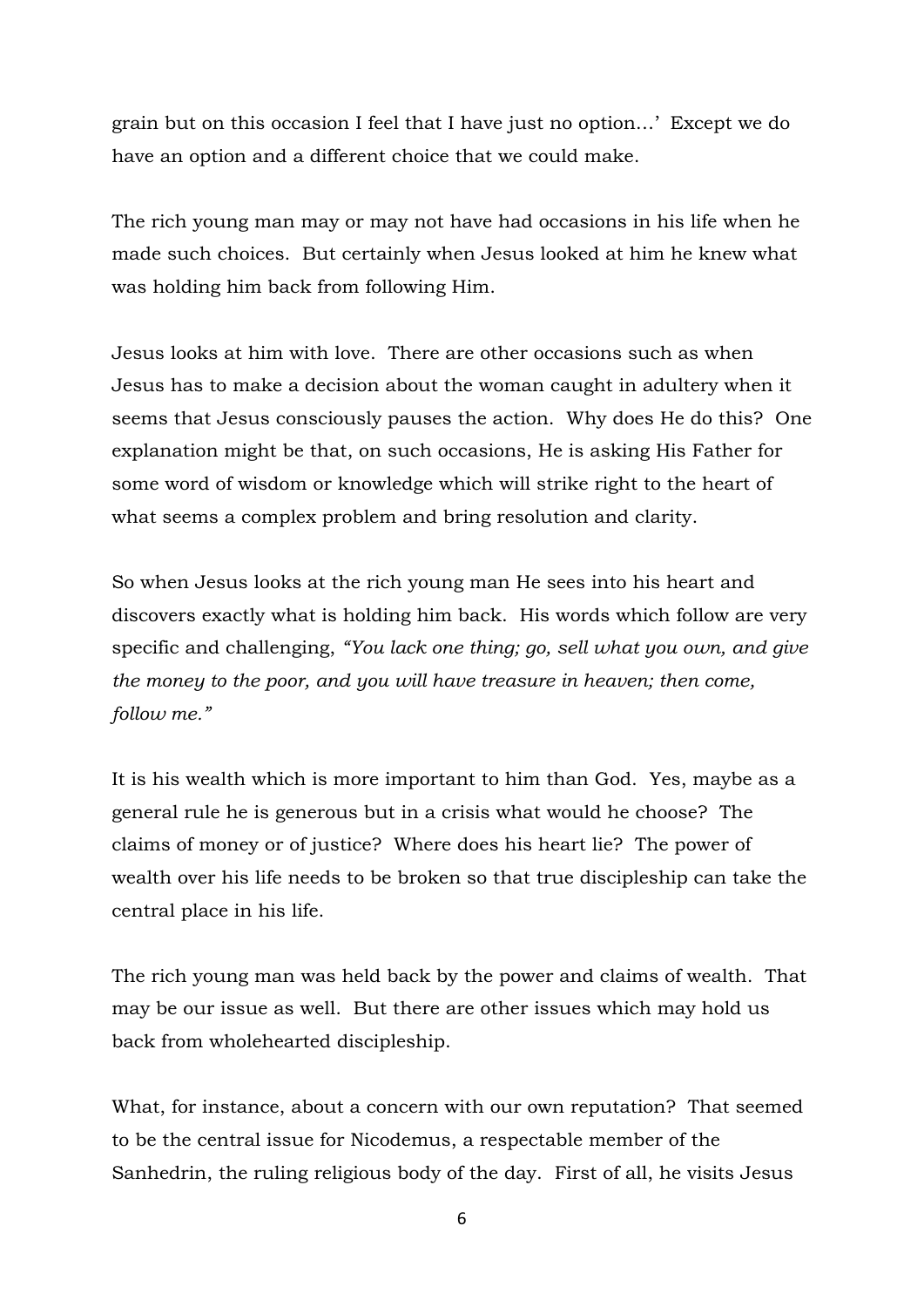by night so that he is not seen by anyone else. Later on he seems to become a bit more courageous as he challenges the opinion of the Pharisees. And still later he helps to take Jesus' dead body away for burial. This is perhaps a sign that he has become a true disciple although he still seems wary about being too open about this.

Concern for our own reputation and the desire for respectability may play a part in our lives of which we are unaware until, as is the case with money, we are brought to a place where we need to choose between preserving our own reputation and doing what we believe God is calling us to do.

Or again what holds us back may be intellectual pride. Can the answers to life's deepest questions really be as simple as, to paraphrase the words of the famous hymn, just to trust and obey Jesus. Surely there must be more to it than this? Surely I must do something to inherit eternal life, something of which I or other people can be proud? What would other people make of such a simple answer?

Whatever the specific issue may be for us this portrayal of the encounter between Jesus and the rich young man rightly challenges us at a personal level. It causes us to question what for us might have a higher priority than serving God and following Jesus?

Certainly what happened made a great impression on the disciples. If this very upright, seemingly irreproachable person would find it harder to enter the kingdom of God than for a camel to go through the eye of a needle because of his wealth then what would happen to everyone else? These standards seem impossible.

And indeed they are. When the disciples ask '*who can be saved?*', Jesus responds with the simple and unequivocal message that salvation is not possible for anyone but is only possible through the work of God.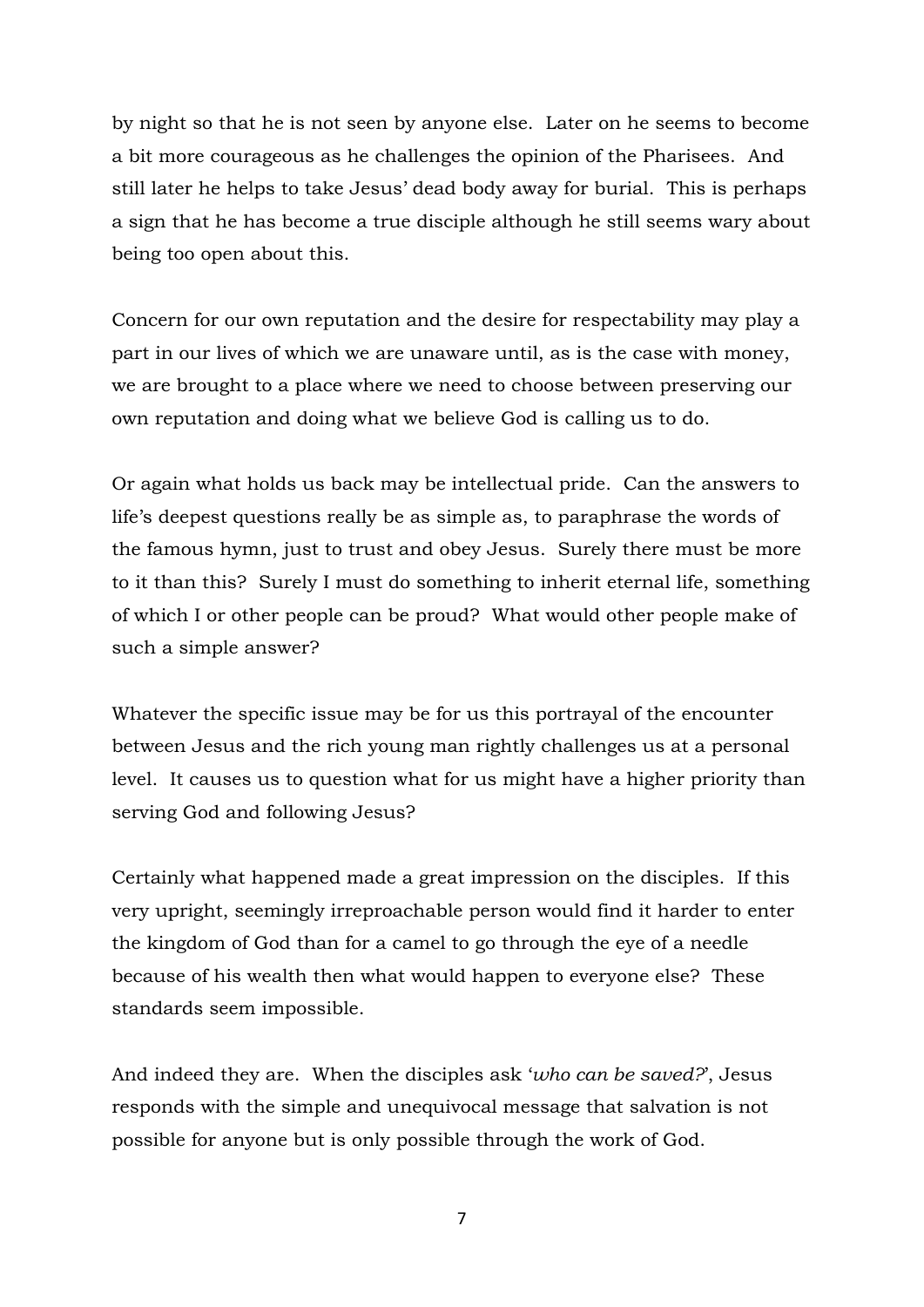Eternal life, salvation, a relationship with God all come as a gift. There is nothing that we can do to earn them. Perhaps we have had the experience of enquiring about the Christian faith only to go away like the rich young man shocked and grieving because we think that it is not possible for us.

But it is possible for God. And we may also have had the experience of being 'recalled', a moment in which previously insuperable obstacles (such as an intellectual scepticism) simply melted away in the presence of a moment of pure encounter with God's goodness and grace.

Such an encounter may, of course, have taken place at a very specific moment which changed our life suddenly and for ever. But for others of us (perhaps like Nicodemus) this may have been a very gradual process which we cannot even put a specific date on. We simply know now that we do believe. And that is enough. I t is a work of God.

*Tristram*

#### **Points for Prayers**

- To be able to put God first in our lives and to ask God's help with any issue that holds us back from this
- Thanksgiving for Harvest
- COVID plans for winter and our own planning for the Christmas period
- Continued thanksgiving for the care, skill and courage of NHS workers and that they will not be overwhelmed by the demands on them in the winter period
- Those whom we know who are facing illnesses of all kinds and have recently been bereaved
- Bishop Ruth and the rest of the Diocesan staff as they take on additional responsibility in this vacancy in See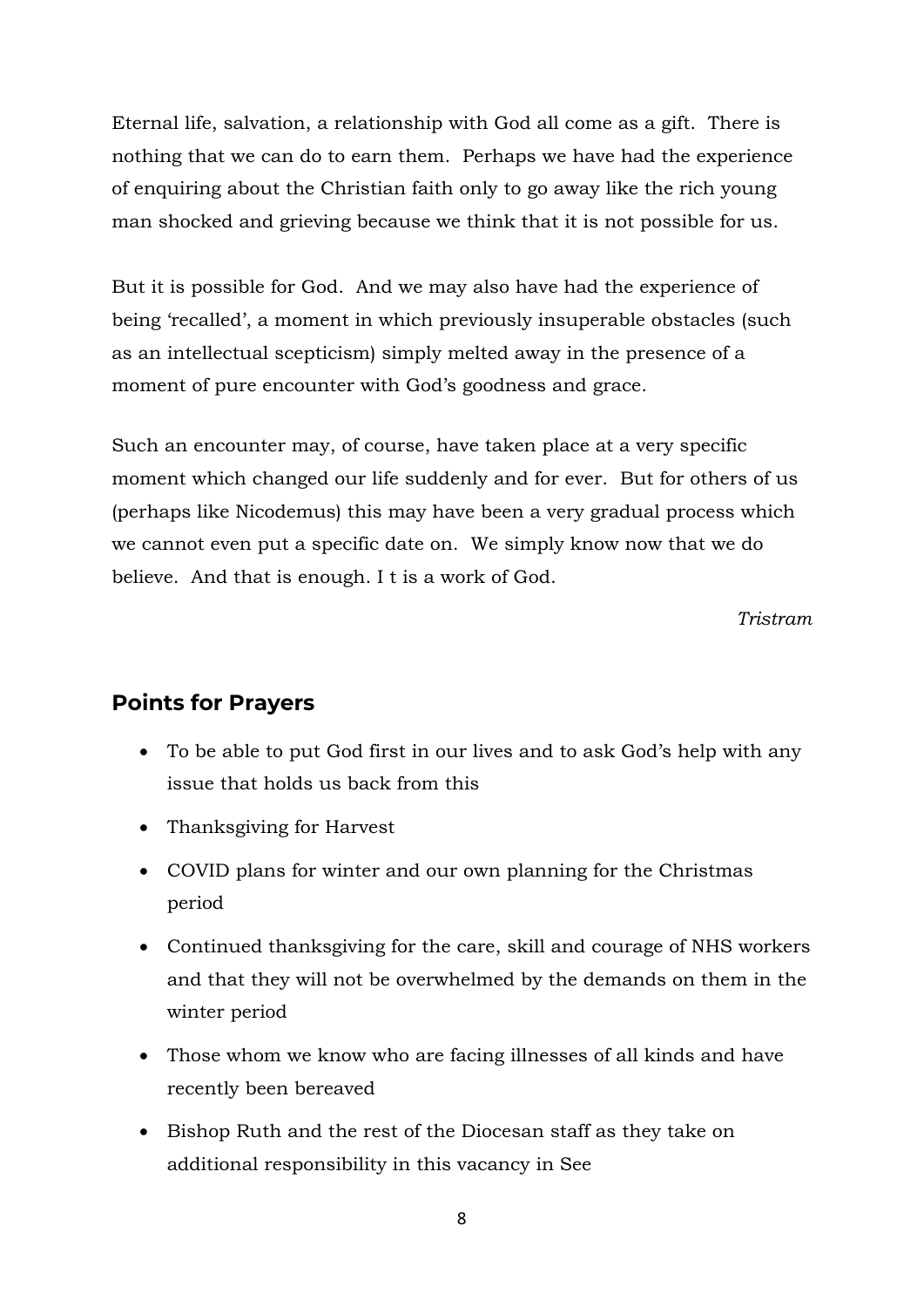- For the choice of a new Bishop, someone who shares God's heart for this Diocese
- North Cadbury Church School and other local schools
- For Elliscombe House in Higher Holton as it prepares for reopening in the near future
- Prayers and thanksgiving for contributions to the foodbanks and for those helping to take these to the foodbanks.

#### **Hymn**

One of the hymns set for this Sunday is 'Take my life and let it be.'

# **Services in October**

| Sunday 10th October             | 9.30 am Communion, North Cheriton        |
|---------------------------------|------------------------------------------|
| Sunday 10th October             | 9.30 am Matins, Blackford                |
| Sunday 10th October             | 11.00 am Harvest Service, Galhampton     |
| Sunday 10th October             | 11.00 am Harvest Service, Holton         |
| Sunday 10 <sup>th</sup> October | 4.00 pm Harvest Service, Bratton Seymour |
| Sunday 17th October             | 9.30 am Communion, Compton Pauncefoot    |
| Sunday 17th October             | 11.00 am Communion, Maperton             |
| Sunday 17th October             | 11.00 am Sunday Worship, North Cadbury   |
| Sunday 17th October             | 6.30 pm Evensong, Yarlington             |
| Sunday 24th October             | 8.00 am Communion, Blackford             |
| Sunday 24th October             | 9.30 am Communion, South Cadbury         |
| Sunday 24th October             | 9.30 am Matins, Compton Pauncefoot       |
| Sunday 24th October             | 9.30 am Sunday Worship, North Cheriton   |
| Sunday 24th October             | 11.00 am Communion, North Cadbury        |